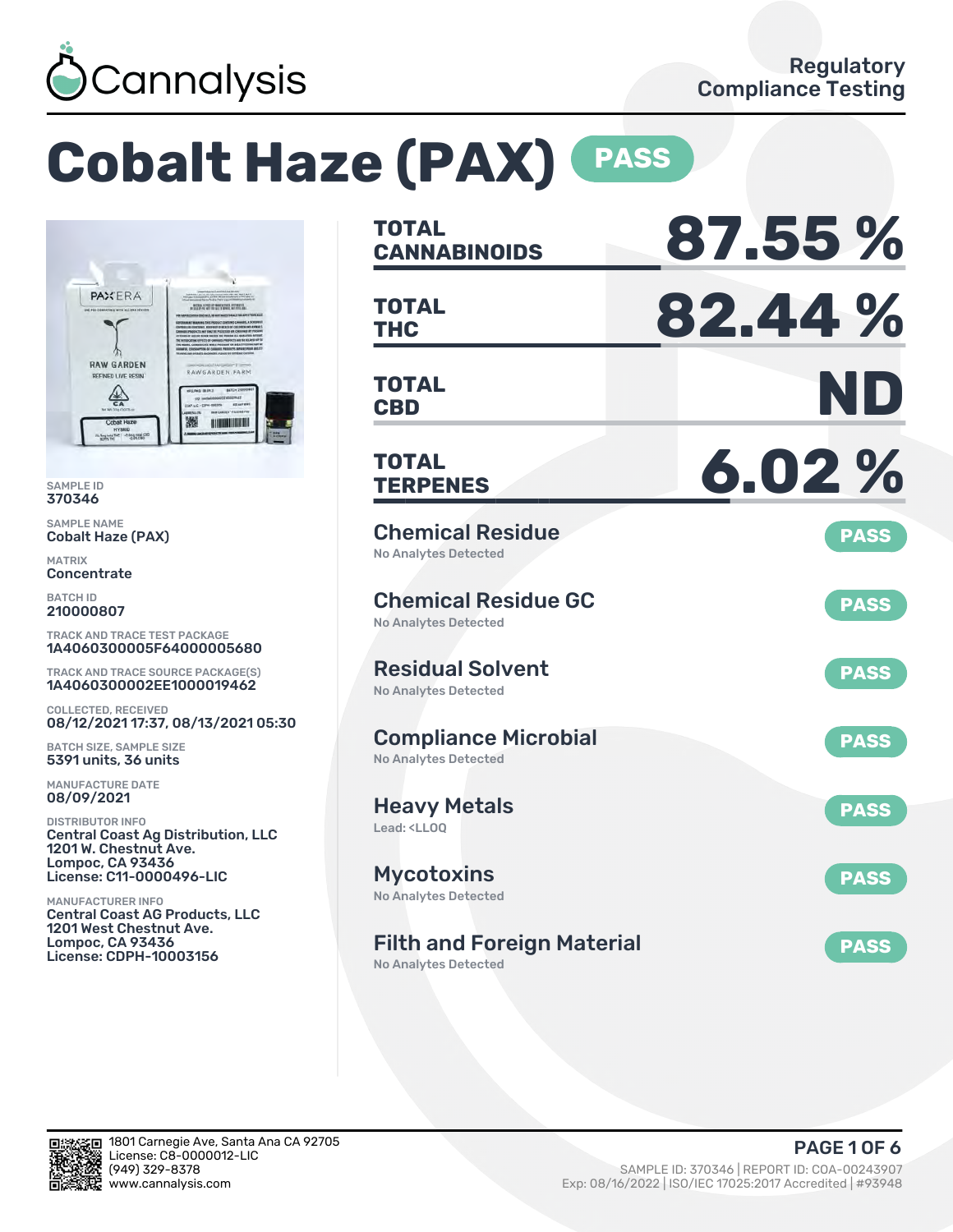

# CANNABINOID ANALYSIS

Total THC,CBD value(s) have been decarboxylated.

| TOTAL THC:          | 824.4 mg/g (82.44 %), 412.2 mg per package |
|---------------------|--------------------------------------------|
| TOTAL CBD:          | ND.                                        |
| TOTAL CANNABINOIDS: | 875.5 mg/g (87.55 %)                       |

UNIT OF MEASUREMENT: Milligrams per Gram(mg/g)

| <b>ANALYTE</b>         | <b>RESULT</b>         | LOD    | <b>LLOO</b> | <b>ANALYTE</b>   | <b>RESULT</b> | <b>LOD</b> | LL <sub>00</sub> |
|------------------------|-----------------------|--------|-------------|------------------|---------------|------------|------------------|
| THCa                   | ND                    | 0.2000 | 0.4000      | CBDa             | <b>ND</b>     | 0.2000     | 0.4000           |
| D9THC                  | 824.4 mg/g (82.44 %)  | 0.2000 | 0.4000      | CBD              | <b>ND</b>     | 0.2000     | 0.4000           |
| D8THC                  | ND                    | 0.2000 | 0.4000      | CBD <sub>v</sub> | <b>ND</b>     | 0.2000     | 0.4000           |
| <b>CBN</b>             | <b>ND</b>             | 0.2000 | 0.4000      | CBC              | <b>ND</b>     | 0.2000     | 0.4000           |
| <b>THC<sub>v</sub></b> | 4.657 mg/g (0.4657 %) | 0.2000 | 0.4000      | CBGa             | <b>ND</b>     | 0.2000     | 0.4000           |
| CBG                    | 46.44 mg/g (4.644 %)  | 0.2000 | 0.4000      |                  |               |            |                  |
|                        |                       |        |             |                  |               |            |                  |

#### ADDITIONAL INFORMATION

| Method:              | SOP-TECH-001 | Sample Prepped: 08/13/2021 13:07  | Sample Approved: 08/16/2021 11:10  |  |
|----------------------|--------------|-----------------------------------|------------------------------------|--|
| Instrument: UPLC-DAD |              | Sample Analyzed: 08/13/2021 17:00 | Prep-Analytical Batch: 31871-25980 |  |



## TERPENE ANALYSIS

TOTAL TERPENES: 60.24 mg/g (6.024 %)

| UNIT OF MEASUREMENT:    |                                                    | Milligrams per Gram(mg/g) |             |  |  |  |  |  |  |
|-------------------------|----------------------------------------------------|---------------------------|-------------|--|--|--|--|--|--|
| <b>ANALYTE</b>          | <b>RESULT</b>                                      | LOD                       | <b>LLOO</b> |  |  |  |  |  |  |
| 3-Carene                | ND.                                                | 1.000                     | 2.500       |  |  |  |  |  |  |
| Alpha cedrene           | ND.                                                | 1.000                     | 2.500       |  |  |  |  |  |  |
| Alpha pinene            | 1.619 mg/g $(0.1619%)$                             | 0.1000                    | 1.000       |  |  |  |  |  |  |
| Alpha terpineol         | 1.200 mg/g (0.1200 %)                              | 0.3260                    | 0.652       |  |  |  |  |  |  |
| Beta myrcene            | 5.957 mg/g (0.5957 %)                              | 0.5000                    | 1.000       |  |  |  |  |  |  |
| Borneol                 | <b>ND</b>                                          | 1.000                     | 2.500       |  |  |  |  |  |  |
| Camphor                 | ND.                                                | 0.1000                    | 0.500       |  |  |  |  |  |  |
| Cedrol                  | ND.                                                | 0.5000                    | 1.000       |  |  |  |  |  |  |
| Cis nerolidol           | <b>ND</b>                                          | 2.500                     | 5.000       |  |  |  |  |  |  |
| Fenchol                 | 1.061 mg/g $(0.1061\%)$                            | 0.5000                    | 1.000       |  |  |  |  |  |  |
| Gamma terpinene         | $0.5367$ mg/g (0.0537 %)                           | 0.1000                    | 0.500       |  |  |  |  |  |  |
| Geranyl acetate         | ND.                                                | 0.1000                    | 0.500       |  |  |  |  |  |  |
| Isoborneol              | ND.                                                | 0.5000                    | 1.000       |  |  |  |  |  |  |
| Limonene                | 6.581 mg/g $(0.6581\%)$                            | 0.5000                    | 2.500       |  |  |  |  |  |  |
| Menthol                 | ND.                                                | 1.000                     | 2.500       |  |  |  |  |  |  |
| Ocimene 2               | <lloo< td=""><td>0.3450</td><td>1.725</td></lloo<> | 0.3450                    | 1.725       |  |  |  |  |  |  |
|                         | P-mentha-1,5-diene 1.000 mg/g (0.1000 %)           | 0.5000                    | 1.000       |  |  |  |  |  |  |
| Sabinene                | ND.                                                | 0.5000                    | 1.000       |  |  |  |  |  |  |
| Trans beta farnesene ND |                                                    | 2.500                     | 5.000       |  |  |  |  |  |  |
| Trans nerolidol         | ND                                                 | 0.5000                    | 2.50C       |  |  |  |  |  |  |

| <b>ANALYTE</b>          | <b>RESULT</b>                                                                                                      | <b>LOD</b> | <b>LLOQ</b> | <b>ANALYTE</b>         | <b>RESULT</b>                                       | <b>LOD</b> | <b>LLOQ</b> |
|-------------------------|--------------------------------------------------------------------------------------------------------------------|------------|-------------|------------------------|-----------------------------------------------------|------------|-------------|
| 3-Carene                | <b>ND</b>                                                                                                          | 1.000      | 2.500       | Alpha bisabolol        | <ll0q< td=""><td>0.1000</td><td>0.5000</td></ll0q<> | 0.1000     | 0.5000      |
| Alpha cedrene           | <b>ND</b>                                                                                                          | 1.000      | 2.500       | Alpha humulene         | 1.774 mg/g (0.1774 %)                               | 0.5000     | 1.000       |
| Alpha pinene            | 1.619 mg/g $(0.1619%)$                                                                                             | 0.1000     | 1.000       | Alpha terpinene        | <ll0q< td=""><td>0.5000</td><td>1.000</td></ll0q<>  | 0.5000     | 1.000       |
| Alpha terpineol         | 1.200 mg/g $(0.1200\%)$                                                                                            | 0.3260     | 0.6520      | Beta caryophyllene     | 6.560 mg/g (0.6560 %)                               | 0.5000     | 1.000       |
| Beta myrcene            | 5.957 mg/g (0.5957 %)                                                                                              | 0.5000     | 1.000       | Beta pinene            | 2.038 mg/g $(0.2038\%)$                             | 0.6070     | 1.214       |
| Borneol                 | <b>ND</b>                                                                                                          | 1.000      | 2.500       | Camphene               | <b>ND</b>                                           | 0.5000     | 1.000       |
| Camphor                 | <b>ND</b>                                                                                                          | 0.1000     | 0.5000      | Caryophyllene oxide ND |                                                     | 0.5000     | 2.500       |
| Cedrol                  | <b>ND</b>                                                                                                          | 0.5000     | 1.000       | Cis geraniol           | <b>ND</b>                                           | 1.000      | 2.500       |
| Cis nerolidol           | <b>ND</b>                                                                                                          | 2.500      | 5.000       | Eucalyptol             | <b>ND</b>                                           | 0.1000     | 0.5000      |
| Fenchol                 | 1.061 mg/g $(0.1061\%)$                                                                                            | 0.5000     | 1.000       | Fenchone               | <ll0q< td=""><td>0.1000</td><td>0.5000</td></ll0q<> | 0.1000     | 0.5000      |
| Gamma terpinene         | $0.5367$ mg/g $(0.0537%)$                                                                                          | 0.1000     | 0.5000      | Gamma terpineol        | <b>ND</b>                                           | 0.2090     | 0.5230      |
| Geranyl acetate         | ND.                                                                                                                | 0.1000     | 0.5000      | Guaiol                 | <b>ND</b>                                           | 2.500      | 5.000       |
| Isoborneol              | <b>ND</b>                                                                                                          | 0.5000     | 1.000       | Isopulegol             | <b>ND</b>                                           | 2.500      | 5.000       |
| Limonene                | 6.581 mg/g (0.6581%)                                                                                               | 0.5000     | 2.500       | Linalool               | 1.050 mg/g $(0.1050\%)$                             | 0.5000     | 1.000       |
| Menthol                 | ND.                                                                                                                | 1.000      | 2.500       | Ocimene 1              | <b>ND</b>                                           | 0.1550     | 0.3100      |
| Ocimene 2               | <lloq< td=""><td>0.3450</td><td>1.725</td><td>P-cymene</td><td><b>ND</b></td><td>0.5230</td><td>1.045</td></lloq<> | 0.3450     | 1.725       | P-cymene               | <b>ND</b>                                           | 0.5230     | 1.045       |
|                         | P-mentha-1,5-diene 1.000 mg/g (0.1000 %)                                                                           | 0.5000     | 1.000       | Pulegone               | <b>ND</b>                                           | 0.1000     | 0.5000      |
| Sabinene                | <b>ND</b>                                                                                                          | 0.5000     | 1.000       | Terpinolene            | 30.86 mg/g (3.086 %)                                | 0.1000     | 0.5000      |
| Trans beta farnesene ND |                                                                                                                    | 2.500      | 5.000       | Trans geraniol         | <b>ND</b>                                           | 0.5000     | 2.500       |
| Trans nerolidol         | ND.                                                                                                                | 0.5000     | 2.500       | Valencene              | <b>ND</b>                                           | 0.5000     | 1.000       |



PAGE 2 OF 6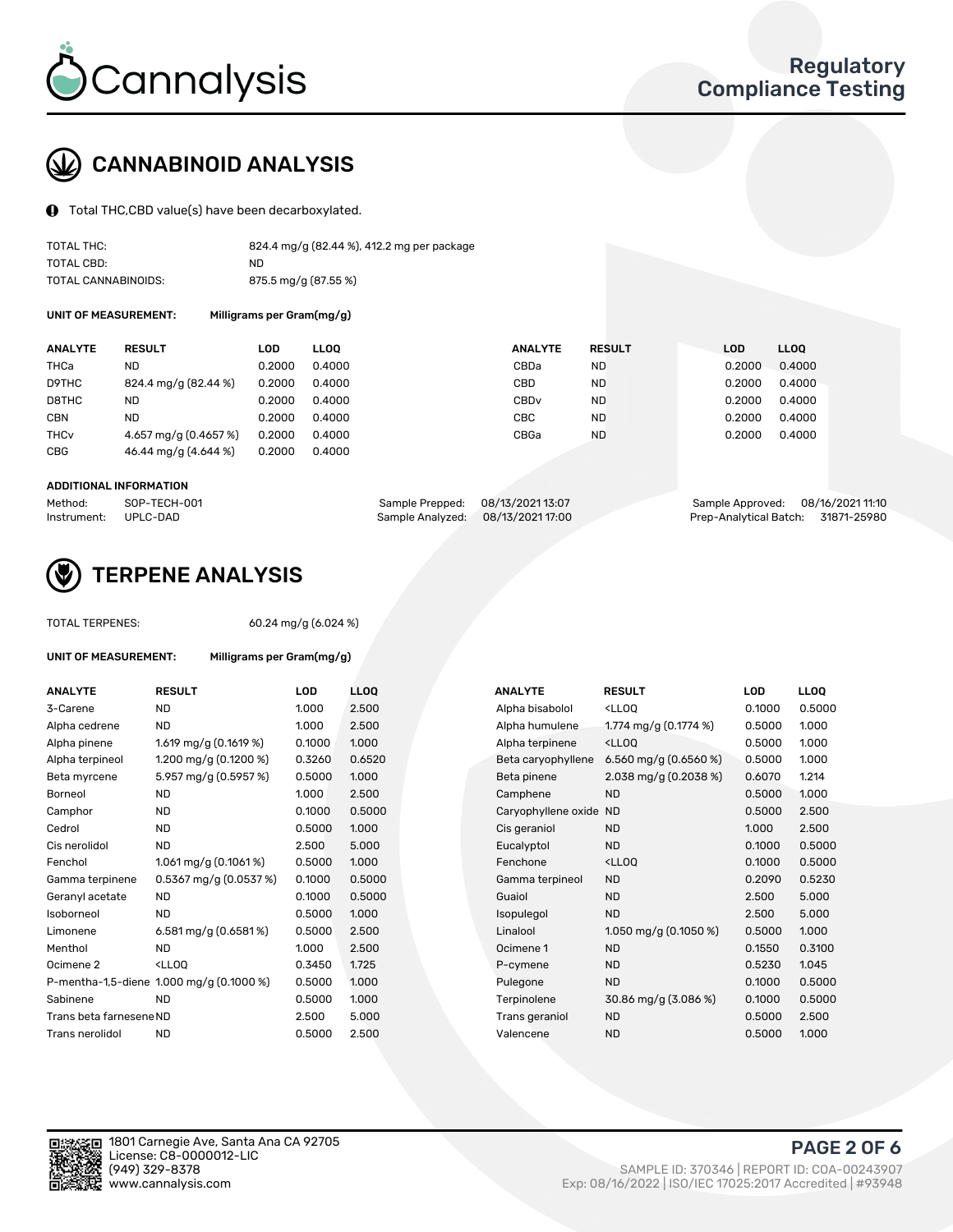

## Regulatory Compliance Testing

#### ADDITIONAL INFORMATION

Method: SOP-TECH-027 Sample Prepped: 08/13/2021 13:44 Sample Approved: 08/14/2021 11:11 Prep-Analytical Batch: 31869-25969



CHEMICAL RESIDUE ANALYSIS PASS

UNIT OF MEASUREMENT: Micrograms per Gram(ug/g)

| <b>ANALYTE</b>    | <b>RESULT</b> | LOD    | LLOQ   | <b>ACTION LEVEL</b> |      | <b>ANALYTE</b>      | <b>RESULT</b> | LOD    | <b>LLOQ</b> | <b>ACTION LEVEL</b> |      |
|-------------------|---------------|--------|--------|---------------------|------|---------------------|---------------|--------|-------------|---------------------|------|
| Abamectin         | <b>ND</b>     | 0.0200 | 0.0400 | 0.1000              | Pass | Acephate            | <b>ND</b>     | 0.0200 | 0.0400      | 0.1000              | Pass |
| Acequinocyl       | <b>ND</b>     | 0.0200 | 0.0400 | 0.1000              | Pass | Acetamiprid         | <b>ND</b>     | 0.0200 | 0.0400      | 0.1000              | Pass |
| Aldicarb          | <b>ND</b>     | 0.0200 | 0.0400 | 0.0                 | Pass | Azoxystrobin        | <b>ND</b>     | 0.0200 | 0.0400      | 0.1000              | Pass |
| Bifenazate        | <b>ND</b>     | 0.0200 | 0.0400 | 0.1000              | Pass | Bifenthrin          | <b>ND</b>     | 0.0200 | 0.0400      | 3.000               | Pass |
| <b>Boscalid</b>   | <b>ND</b>     | 0.0200 | 0.0400 | 0.1000              | Pass | Carbaryl            | <b>ND</b>     | 0.0200 | 0.0400      | 0.5000              | Pass |
| Carbofuran        | <b>ND</b>     | 0.0200 | 0.0400 | 0.0                 | Pass | Chlorantraniliprole | <b>ND</b>     | 0.0200 | 0.0400      | 10.00               | Pass |
| Clofentezine      | <b>ND</b>     | 0.0200 | 0.0400 | 0.1000              | Pass | Coumaphos           | <b>ND</b>     | 0.0200 | 0.0400      | 0.0                 | Pass |
| Cyfluthrin        | <b>ND</b>     | 0.4000 | 1.000  | 2.000               | Pass | Cypermethrin        | <b>ND</b>     | 0.4000 | 1.000       | 1.000               | Pass |
| Daminozide        | <b>ND</b>     | 0.0200 | 0.0400 | 0.0                 | Pass | Diazinon            | <b>ND</b>     | 0.0200 | 0.0400      | 0.1000              | Pass |
| <b>Dichlorvos</b> | <b>ND</b>     | 0.0200 | 0.0400 | 0.0                 | Pass | Dimethoate          | <b>ND</b>     | 0.0200 | 0.0400      | 0.0                 | Pass |
| Dimethomorph      | <b>ND</b>     | 0.0200 | 0.0400 | 2.000               | Pass | Ethoprophos         | <b>ND</b>     | 0.0200 | 0.0400      | 0.0                 | Pass |
| Etofenprox        | <b>ND</b>     | 0.0200 | 0.0400 | 0.0                 | Pass | Etoxazole           | <b>ND</b>     | 0.0200 | 0.0400      | 0.1000              | Pass |
| Fenhexamid        | <b>ND</b>     | 0.0200 | 0.0400 | 0.1000              | Pass | Fenoxycarb          | <b>ND</b>     | 0.0200 | 0.0400      | 0.0                 | Pass |
| Fenpyroximate     | <b>ND</b>     | 0.0200 | 0.0400 | 0.1000              | Pass | Fipronil            | <b>ND</b>     | 0.0400 | 0.1000      | 0.0                 | Pass |
| Flonicamid        | <b>ND</b>     | 0.0200 | 0.0400 | 0.1000              | Pass | Fludioxonil         | <b>ND</b>     | 0.0200 | 0.0400      | 0.1000              | Pass |
| Hexythiazox       | <b>ND</b>     | 0.0200 | 0.0400 | 0.1000              | Pass | Imazalil            | <b>ND</b>     | 0.0200 | 0.0400      | 0.0                 | Pass |
| Imidacloprid      | <b>ND</b>     | 0.0200 | 0.0400 | 5.000               | Pass | Kresoxim methyl     | <b>ND</b>     | 0.0200 | 0.0400      | 0.1000              | Pass |
| Malathion         | <b>ND</b>     | 0.0200 | 0.0400 | 0.5000              | Pass | Metalaxyl           | <b>ND</b>     | 0.0200 | 0.0400      | 2.000               | Pass |
| Methiocarb        | <b>ND</b>     | 0.0200 | 0.0400 | 0.0                 | Pass | Methomyl            | <b>ND</b>     | 0.0200 | 0.0400      | 1.000               | Pass |
| Mevinphos         | <b>ND</b>     | 0.0200 | 0.0400 | 0.0                 | Pass | Myclobutanil        | <b>ND</b>     | 0.0200 | 0.0400      | 0.1000              | Pass |
| Naled             | <b>ND</b>     | 0.0200 | 0.0400 | 0.1000              | Pass | Oxamyl              | <b>ND</b>     | 0.0200 | 0.0400      | 0.5000              | Pass |
| Paclobutrazol     | <b>ND</b>     | 0.0200 | 0.0400 | 0.0                 | Pass | Permethrins         | <b>ND</b>     | 0.0400 | 0.1000      | 0.5000              | Pass |
| Phosmet           | <b>ND</b>     | 0.0200 | 0.0400 | 0.1000              | Pass | Piperonyl butoxide  | <b>ND</b>     | 0.0200 | 0.0400      | 3.000               | Pass |
| Prallethrin       | <b>ND</b>     | 0.0200 | 0.0400 | 0.1000              | Pass | Propiconazole       | <b>ND</b>     | 0.0200 | 0.0400      | 0.1000              | Pass |
| Propoxur          | <b>ND</b>     | 0.0200 | 0.0400 | 0.0                 | Pass | Pyrethrins          | <b>ND</b>     | 0.0200 | 0.0400      | 0.5000              | Pass |
| Pyridaben         | <b>ND</b>     | 0.0200 | 0.0400 | 0.1000              | Pass | Spinetoram          | <b>ND</b>     | 0.0200 | 0.0400      | 0.1000              | Pass |
| Spinosad          | <b>ND</b>     | 0.0300 | 0.0700 | 0.1000              | Pass | Spiromesifen        | <b>ND</b>     | 0.0200 | 0.0400      | 0.1000              | Pass |
| Spirotetramat     | <b>ND</b>     | 0.0200 | 0.0400 | 0.1000              | Pass | Spiroxamine         | <b>ND</b>     | 0.0200 | 0.0400      | 0.0                 | Pass |
| Tebuconazole      | <b>ND</b>     | 0.0200 | 0.0400 | 0.1000              | Pass | Thiacloprid         | <b>ND</b>     | 0.0200 | 0.0400      | 0.0                 | Pass |
| Thiamethoxam      | <b>ND</b>     | 0.0200 | 0.0400 | 5.000               | Pass | Trifloxystrobin     | <b>ND</b>     | 0.0200 | 0.0400      | 0.1000              | Pass |
|                   |               |        |        |                     |      |                     |               |        |             |                     |      |

## ADDITIONAL INFORMATION

Method: SOP-TECH-002 Sample Prepped: 08/13/2021 15:58 Sample Approved: 08/16/2021 10:20<br>Instrument: LC-MS/MS Sample Analyzed: 08/13/2021 15:58 Prep-Analytical Batch: 31877-25975 Prep-Analytical Batch: 31877-25975

PAGE 3 OF 6

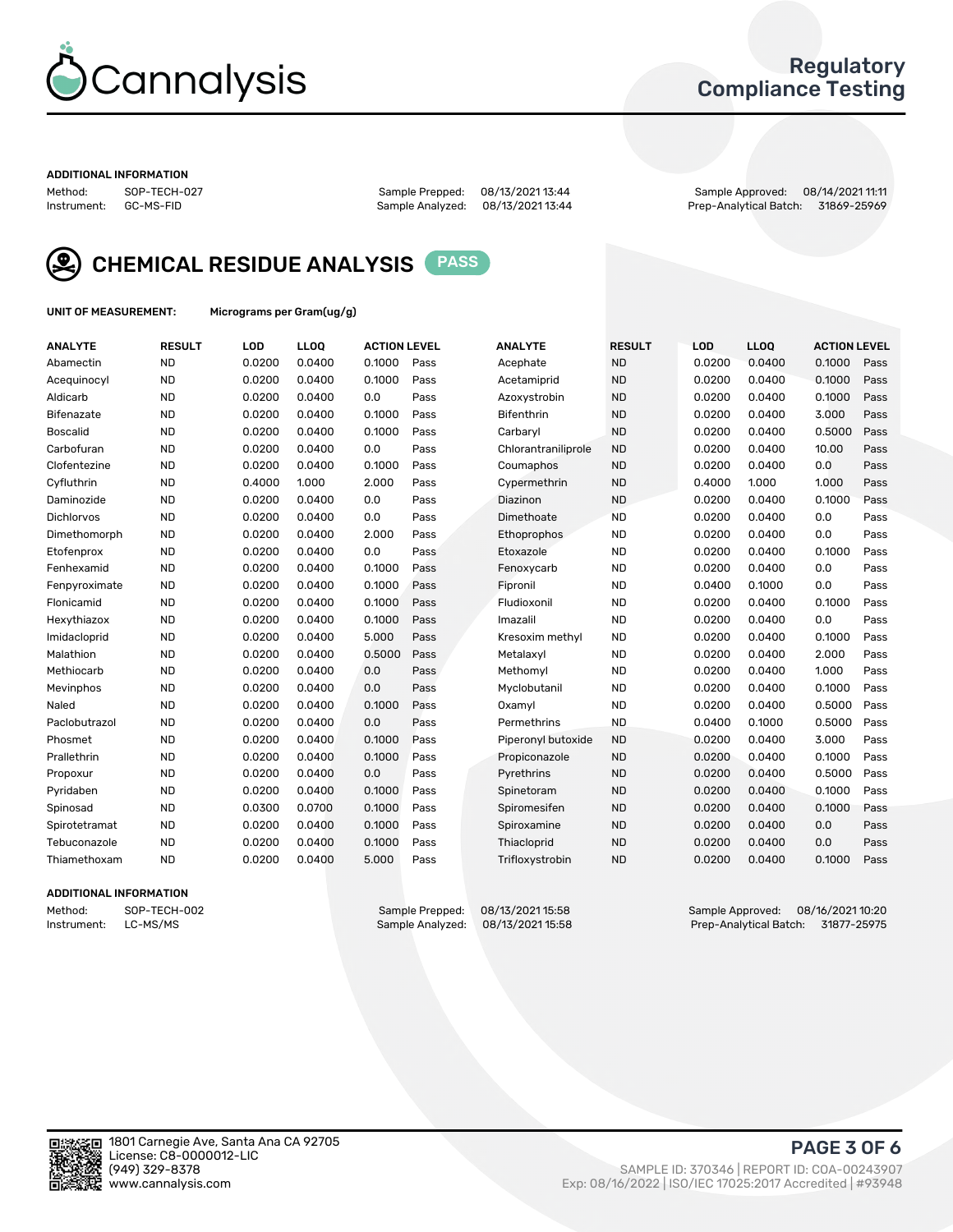

# CHEMICAL RESIDUE GC ANALYSIS PASS

| UNIT OF MEASUREMENT: | Micro |
|----------------------|-------|
|----------------------|-------|

grams per Gram(ug/g)

| <b>ANALYTE</b>         | <b>RESULT</b> | LOD    | <b>LLOO</b> | <b>ACTION LEVEL</b> |                  | <b>ANALYTE</b>   | <b>RESULT</b> | LOD              | <b>LLOO</b>            | <b>ACTION LEVEL</b> |      |
|------------------------|---------------|--------|-------------|---------------------|------------------|------------------|---------------|------------------|------------------------|---------------------|------|
| Captan                 | <b>ND</b>     | 0.1000 | 0.2000      | 0.7000              | Pass             | Chlordane        | <b>ND</b>     | 0.0109           | 0.0136                 | 0.0                 | Pass |
| Methyl parathion       | <b>ND</b>     | 0.0400 | 0.1000      | 0.0                 | Pass             | <b>PCNB</b>      | <b>ND</b>     | 0.0200           | 0.0400                 | 0.1000              | Pass |
| Chlorfenapyr           | <b>ND</b>     | 0.0800 | 0.1000      | 0.0                 | Pass             | Chlorpyrifos     | <b>ND</b>     | 0.0800           | 0.1000                 | 0.0                 | Pass |
|                        |               |        |             |                     |                  |                  |               |                  |                        |                     |      |
| ADDITIONAL INFORMATION |               |        |             |                     |                  |                  |               |                  |                        |                     |      |
| Method:                | SOP-TECH-010  |        |             |                     | Sample Prepped:  | 08/13/2021 15:58 |               | Sample Approved: |                        | 08/14/2021 10:35    |      |
| Instrument:            | GC-MS/MS      |        |             |                     | Sample Analyzed: | 08/13/2021 15:59 |               |                  | Prep-Analytical Batch: | 31878-25976         |      |
|                        |               |        |             |                     |                  |                  |               |                  |                        |                     |      |

## RESIDUAL SOLVENT ANALYSIS PASS

UNIT OF MEASUREMENT: Micrograms per Gram(ug/g)

| <b>ANALYTE</b>    | <b>RESULT</b> | LOD    | <b>LLOO</b> | <b>ACTION LEVEL</b> |      | <b>ANALYTE</b>           | <b>RESULT</b> | LOD    | LLOO  | <b>ACTION LEVEL</b> |      |
|-------------------|---------------|--------|-------------|---------------------|------|--------------------------|---------------|--------|-------|---------------------|------|
| Acetone           | <b>ND</b>     | 50.00  | 100.0       | 5000                | Pass | Acetonitrile             | <b>ND</b>     | 50.00  | 100.0 | 410.0               | Pass |
| Benzene           | <b>ND</b>     | 0.5000 | 1.000       | 1.000               | Pass | <b>Butane</b>            | <b>ND</b>     | 50.00  | 100.0 | 5000                | Pass |
| Chloroform        | <b>ND</b>     | 0.5000 | 1.000       | 1.000               | Pass | Ethanol                  | <b>ND</b>     | 50.00  | 100.0 | 5000                | Pass |
| Ethyl Acetate     | <b>ND</b>     | 50.00  | 100.0       | 5000                | Pass | <b>Ethyl Ether</b>       | <b>ND</b>     | 50.00  | 100.0 | 5000                | Pass |
| Ethylene oxide    | <b>ND</b>     | 0.5000 | 1.000       | 1.000               | Pass | Heptane                  | <b>ND</b>     | 50.00  | 100.0 | 5000                | Pass |
| Hexane            | <b>ND</b>     | 50.00  | 100.0       | 290.0               | Pass | <b>Isopropyl Alcohol</b> | <b>ND</b>     | 50.00  | 100.0 | 5000                | Pass |
| Methanol          | <b>ND</b>     | 50.00  | 100.0       | 3000                | Pass | Methylene chloride       | <b>ND</b>     | 0.5000 | 1.000 | 1.000               | Pass |
| Pentane           | <b>ND</b>     | 50.00  | 100.0       | 5000                | Pass | Propane                  | <b>ND</b>     | 50.00  | 200.0 | 5000                | Pass |
| Toluene           | <b>ND</b>     | 50.00  | 100.0       | 890.0               | Pass | Xvlenes                  | <b>ND</b>     | 50.08  | 100.0 | 2170                | Pass |
| Trichloroethylene | <b>ND</b>     | 0.5000 | 1.000       | 1.000               | Pass | 1.2-Dichloroethane       | <b>ND</b>     | 0.5000 | 1.000 | 1.000               | Pass |

## ADDITIONAL INFORMATION

Method: SOP-TECH-021 Sample Prepped: 08/13/2021 13:44 Sample Approved: 08/14/2021 10:45<br>Instrument: HS-GC-MS/FID Sample Analyzed: 08/13/2021 13:45 Prep-Analytical Batch: 31874-25970 Prep-Analytical Batch: 31874-25970



UNIT OF MEASUREMENT: Cycle Threshold (Ct)

| <b>ANALYTE</b>                        | <b>RESULT</b>          | LOD   | <b>LLOO</b> |                  | <b>ACTION LEVEL</b> | <b>ANALYTE</b> | <b>RESULT</b> | <b>LOD</b>             | <b>LLOO</b>      |             | <b>ACTION LEVEL</b> |
|---------------------------------------|------------------------|-------|-------------|------------------|---------------------|----------------|---------------|------------------------|------------------|-------------|---------------------|
| A.fumigatus                           | <b>ND</b>              | 33.00 | 0.0         | 0.0              | Pass                | A. flavus      | <b>ND</b>     | 33.00                  | 0.0              | 0.0         | Pass                |
| A. niger                              | <b>ND</b>              | 33.00 | 0.0         | 0.0              | Pass                | A. terreus     | <b>ND</b>     | 33.00                  | 0.0              | 0.0         | Pass                |
| <b>STEC</b>                           | <b>ND</b>              | 33.00 | 0.0         | 0.0              | Pass                | Salmonella spp | <b>ND</b>     | 33.00                  | 0.0              | 0.0         | Pass                |
|                                       | ADDITIONAL INFORMATION |       |             |                  |                     |                |               |                        |                  |             |                     |
| SOP-TECH-016, SOP-TECH-022<br>Method: |                        |       |             | Sample Prepped:  | 08/16/2021 07:57    |                |               | Sample Approved:       | 08/16/2021 18:40 |             |                     |
| aPCR<br>Instrument:                   |                        |       |             | Sample Analyzed: | 08/16/2021 07:59    |                |               | Prep-Analytical Batch: |                  | 31899-25994 |                     |



PAGE 4 OF 6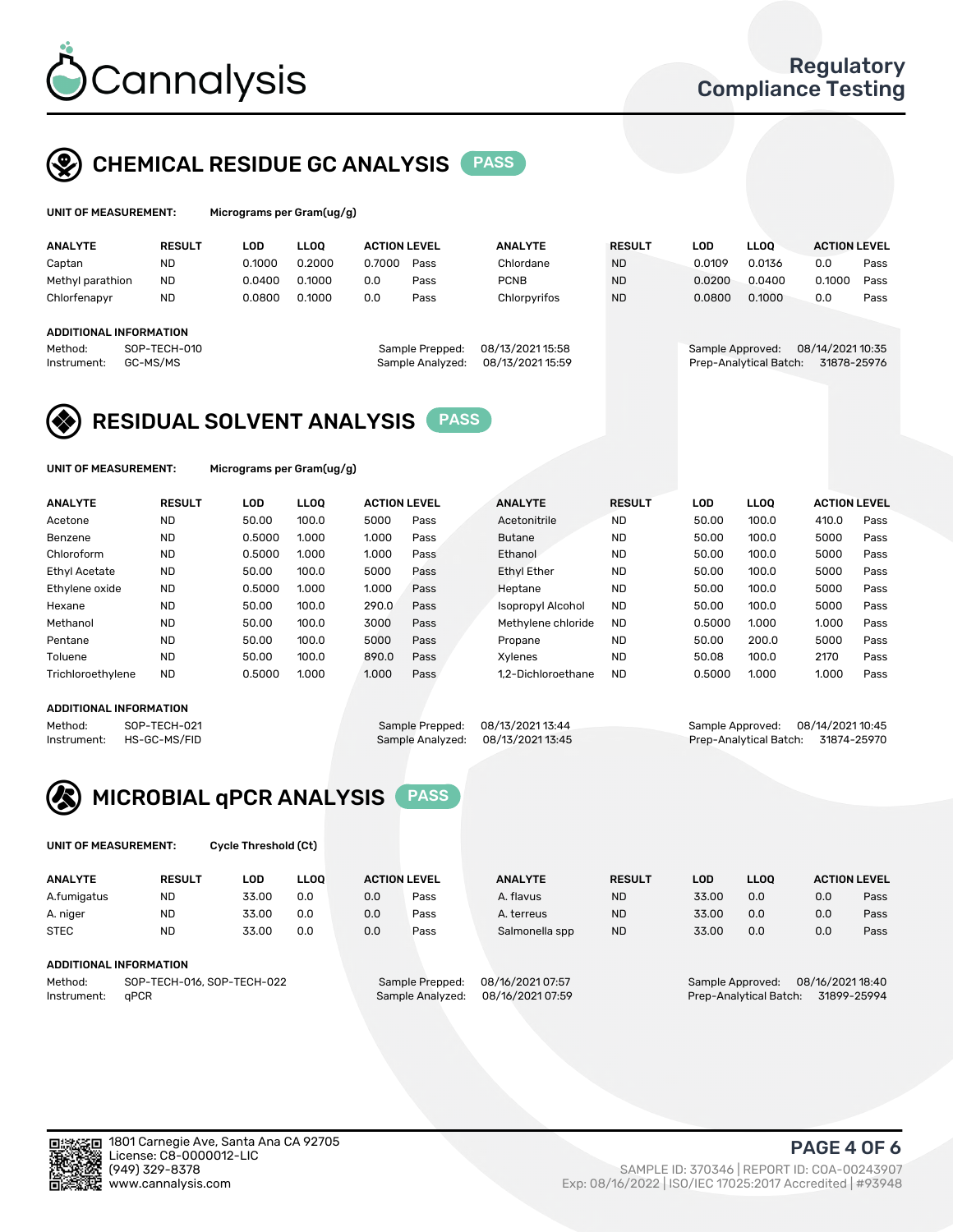



| UNIT OF MEASUREMENT:                                                              |                                                                                                                                                                             | Micrograms per Gram(ug/g)      |             |                     |                                     |                                      |               |                  |                        |                                 |      |
|-----------------------------------------------------------------------------------|-----------------------------------------------------------------------------------------------------------------------------------------------------------------------------|--------------------------------|-------------|---------------------|-------------------------------------|--------------------------------------|---------------|------------------|------------------------|---------------------------------|------|
| <b>ANALYTE</b>                                                                    | <b>RESULT</b>                                                                                                                                                               | <b>LOD</b>                     | <b>LLOO</b> | <b>ACTION LEVEL</b> |                                     | <b>ANALYTE</b>                       | <b>RESULT</b> | <b>LOD</b>       | <b>LLOQ</b>            | <b>ACTION LEVEL</b>             |      |
| Arsenic                                                                           | <b>ND</b>                                                                                                                                                                   | 0.0120                         | 0.1000      | 0.2000              | Pass                                | Cadmium                              | <b>ND</b>     | 0.0072           | 0.0500                 | 0.2000                          | Pass |
| Lead                                                                              | <ll0q< td=""><td>0.0068</td><td>0.0500</td><td>0.5000</td><td>Pass</td><td>Mercury</td><td><b>ND</b></td><td>0.0060</td><td>0.0500</td><td>0.1000</td><td>Pass</td></ll0q<> | 0.0068                         | 0.0500      | 0.5000              | Pass                                | Mercury                              | <b>ND</b>     | 0.0060           | 0.0500                 | 0.1000                          | Pass |
| <b>ADDITIONAL INFORMATION</b><br>SOP-TECH-013<br>Method:<br>ICP-MS<br>Instrument: |                                                                                                                                                                             |                                |             |                     | Sample Prepped:<br>Sample Analyzed: | 08/13/2021 11:24<br>08/13/2021 12:09 |               | Sample Approved: | Prep-Analytical Batch: | 08/13/2021 16:24<br>31866-25965 |      |
|                                                                                   |                                                                                                                                                                             |                                |             |                     |                                     |                                      |               |                  |                        |                                 |      |
|                                                                                   |                                                                                                                                                                             | <b>MYCOTOXINS ANALYSIS</b>     |             | <b>PASS</b>         |                                     |                                      |               |                  |                        |                                 |      |
| UNIT OF MEASUREMENT:                                                              |                                                                                                                                                                             | Micrograms per Kilogram(ug/kg) |             |                     |                                     |                                      |               |                  |                        |                                 |      |
| <b>ANALYTE</b>                                                                    | <b>RESULT</b>                                                                                                                                                               | <b>LOD</b>                     | <b>LLOO</b> | <b>ACTION LEVEL</b> |                                     | <b>ANALYTE</b>                       | <b>RESULT</b> | <b>LOD</b>       | <b>LLOQ</b>            | <b>ACTION LEVEL</b>             |      |
| Aflatoxin B1                                                                      | <b>ND</b>                                                                                                                                                                   | 1.000                          | 2.000       |                     | N/A                                 | Aflatoxin B2                         | <b>ND</b>     | 2.000            | 5.000                  |                                 | N/A  |
| Aflatoxin G1                                                                      | <b>ND</b>                                                                                                                                                                   | 2.000                          | 5.000       |                     | N/A                                 | Aflatoxin G2                         | <b>ND</b>     | 2.000            | 5.000                  |                                 | N/A  |
| <b>Total Aflatoxins</b>                                                           | <b>ND</b>                                                                                                                                                                   | 10.00                          | 14.00       | 20.00               | Pass                                | Ochratoxin A                         | <b>ND</b>     | 1.000            | 2.000                  | 20.00                           | Pass |
| <b>ADDITIONAL INFORMATION</b>                                                     |                                                                                                                                                                             |                                |             |                     |                                     |                                      |               |                  |                        |                                 |      |

#### ADDITIONAL INFORMATION

Method: SOP-TECH-020 Sample Prepped: 08/13/2021 16:00 Sample Approved: 08/16/2021 11:13 Instrument: LC-MS/MS Sample Analyzed: 08/13/2021 16:01 Prep-Analytical Batch: 31868-25977



UNIT OF MEASUREMENT: Filth and Foreign Matter (%, #/3g)

| <b>ANALYTE</b>                                              | <b>RESULT</b> | LOD | <b>LLOO</b> | <b>ACTION LEVEL</b>                 |      | <b>ANALYTE</b>                       | <b>RESULT</b> | LOD                                                                           | LLOO | <b>ACTION LEVEL</b> |      |
|-------------------------------------------------------------|---------------|-----|-------------|-------------------------------------|------|--------------------------------------|---------------|-------------------------------------------------------------------------------|------|---------------------|------|
| IF RH ME                                                    | <b>ND</b>     | 0.0 | 0.0         | 1.000                               | Pass | <b>IFM</b>                           | <b>ND</b>     | 0.0                                                                           | 0.0  | 25.00               | Pass |
| Mold                                                        | <b>ND</b>     | 0.0 | 0.0         | 25.00                               | Pass | <b>SSCD</b>                          | <b>ND</b>     | 0.0                                                                           | 0.0  | 25.00               | Pass |
| <b>ADDITIONAL INFORMATION</b>                               |               |     |             |                                     |      |                                      |               |                                                                               |      |                     |      |
| Method:<br>SOP-TECH-009<br>Instrument:<br>Visual Inspection |               |     |             | Sample Prepped:<br>Sample Analyzed: |      | 08/13/2021 08:57<br>08/13/2021 09:26 |               | 08/13/2021 09:29<br>Sample Approved:<br>Prep-Analytical Batch:<br>31852-25956 |      |                     |      |



PAGE 5 OF 6